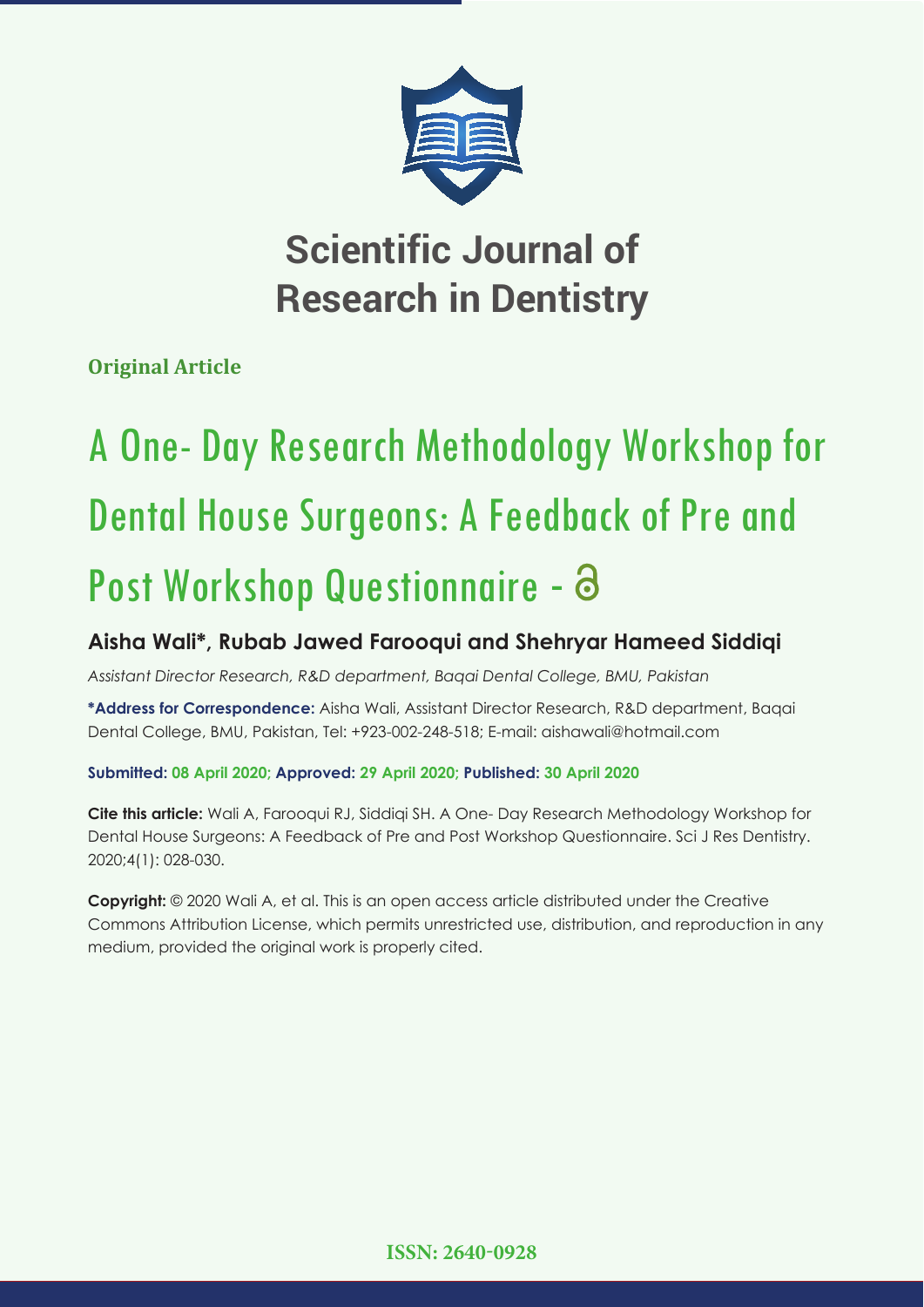#### **ABSTRACT**

**Aim:** The aim of this study was to evaluate the feedback of a one day workshop organized for dental house surgeons.

**Materials and Methods:** A pretest posttest research study was conducted by R&D department, Baqai Dental College. A one day workshop on research methodology was designed for the house surgeons working in all clinical departments of Baqai Dental College. The total no of participants present on the day workshop were 44. Before starting the workshop, a pretest questionnaire based on research methodology contents were distributed to the participants and collected after an interval of 15 minutes. A posttest questionnaire was again distributed to the participants after the workshop ended.

**Result:** The response rate for the pre workshop was 51.8% and response rate for the post workshop was 48.2%. Regarding the question asked about research methodology only 8 (18.2%) of the house surgeons marked the option "yes" before the workshop and 38 (92.7%) of them marked "yes" after the workshop. Understanding of research methodology was found to be improved after the workshop finished.

**Conclusion:** The present study concluded that feedback from the participants before and after the workshop proved the workshop conducted was successful in improving their Knowledge regarding principles of research methodology.

 **Keywords:** Feedback; Pretest; Posttest; Research methodology

#### **INTRODUCTION**

Research is an essential part of medical profession whether clinical or academic. The essential procedure which is followed by the researchers and medical professionals through their work is called as research methodology [1]. To develop new techniques in the field of medical science or patient management and care, research is required, and to keep the knowledge up-to-date, training is required [2]. Research methodology is the approach that is used scientifically to resolve research problem and add new contributions to the existing knowledge and understanding of the issue investigated [3]. A research methodology workshop intends to help participants, who have had minimum or no previous research experience, who have just started working towards formulating research question or topic, or those who are already doing empirical research [4] and this intends to improve participants research related knowledge and skills [5]. Seeking and application of learner's feedback is considered a valuable tool to endorse enthusiasm and progression in research methodology workshop [5].

The effectiveness of these workshops can be assessed by the pretest and posttest questionnaires; therefore the aim of this study was to evaluate the feedback of a one day workshop organized for dental house surgeons.

#### **MATERIALS AND METHODS**

A pretest posttest research study was conducted by R&D department, Baqai Dental College. A one day workshop on research methodology was designed for the house surgeons working in all clinical departments of Baqai Dental College. The total no of participants present on the day workshop were 44. Participants who were absent on the day of workshop were excluded from the study. A circular regarding the workshop day and date was displayed on the notice boards of Baqai Dental College. The eligible and competent facilitators of R&D department conducted the workshop. Before starting the workshop, a pretest questionnaire based on research methodology contents were distributed to the participants and collected after an interval of 15 minutes. A posttest questionnaire was again distributed to the participants after the workshop ended. Data was entered and analyzed for frequency and percentages by using IBM SPSS version 22. *p*- Value was kept at 0.05 as significant value.

#### **RESULT**

The response rate for the pre workshop was 51.8% and response rate for the post workshop was 48.2%. Forty four house surgeons filled the pre workshop questionnaire and 41 house surgeons filled the post workshop questionnaire. Regarding the question asked about research methodology only 8 (18.2%) of the house surgeons marked the option "yes" before the workshop and 38 (92.7%) of them marked "yes" after the workshop. Understanding of research methodology was found to be improved after the workshop finished. Statistically significant results were obtained for each question asked. Table 1 showed frequency and percentages before and after the workshop.

#### **DISCUSSION**

A one - day workshop was conducted on Research Methodology by Research & Development Department (R&D). The present study was designed for the house surgeons to improve their knowledge about principles of research methodology. The questions included were definition of research methodology, study settings, study population, variables and its types, sample size and its calculations, types of sampling, study designs, measuring tools. Feedback of the study was done through the pretest and posttest questionnaire. It was found there was significant improvement with all the questions in posttest questionnaire. A study done in UAE reported questionnaire based pre and posttest scores [6]. Domple VK, et al. [7] reported a constructive feedback on improvement of the workshop. Alfakih, et al. [8] reported improvement in the scores of the participants of the workshop. Bidwe, et al. [9] also reported significant improvement in the posttest scores of teaching staff and postgraduate students. Kumar, et al. [10] in a study found significant differences in pretest and posttest scores. Similar results were observed by Prabhu, et al. [11] and Shrivastava, et al. [12] reported that the mean pretest and post-test scores at 95% confidence interval were 07.62 respectively.

The statistical methods make the research scientific if they are used from the stage of planning of the research itself. The unbiased, consistent, and effective parameters are provided by correct usage of statistics. [13] Researchers are liable to calculate sample size appropriately, either themselves or with the help of the statistician by previous studies keeping suitable marginal error with significant level [13]. Gore AD, et al. [13] in a study reported that half of the